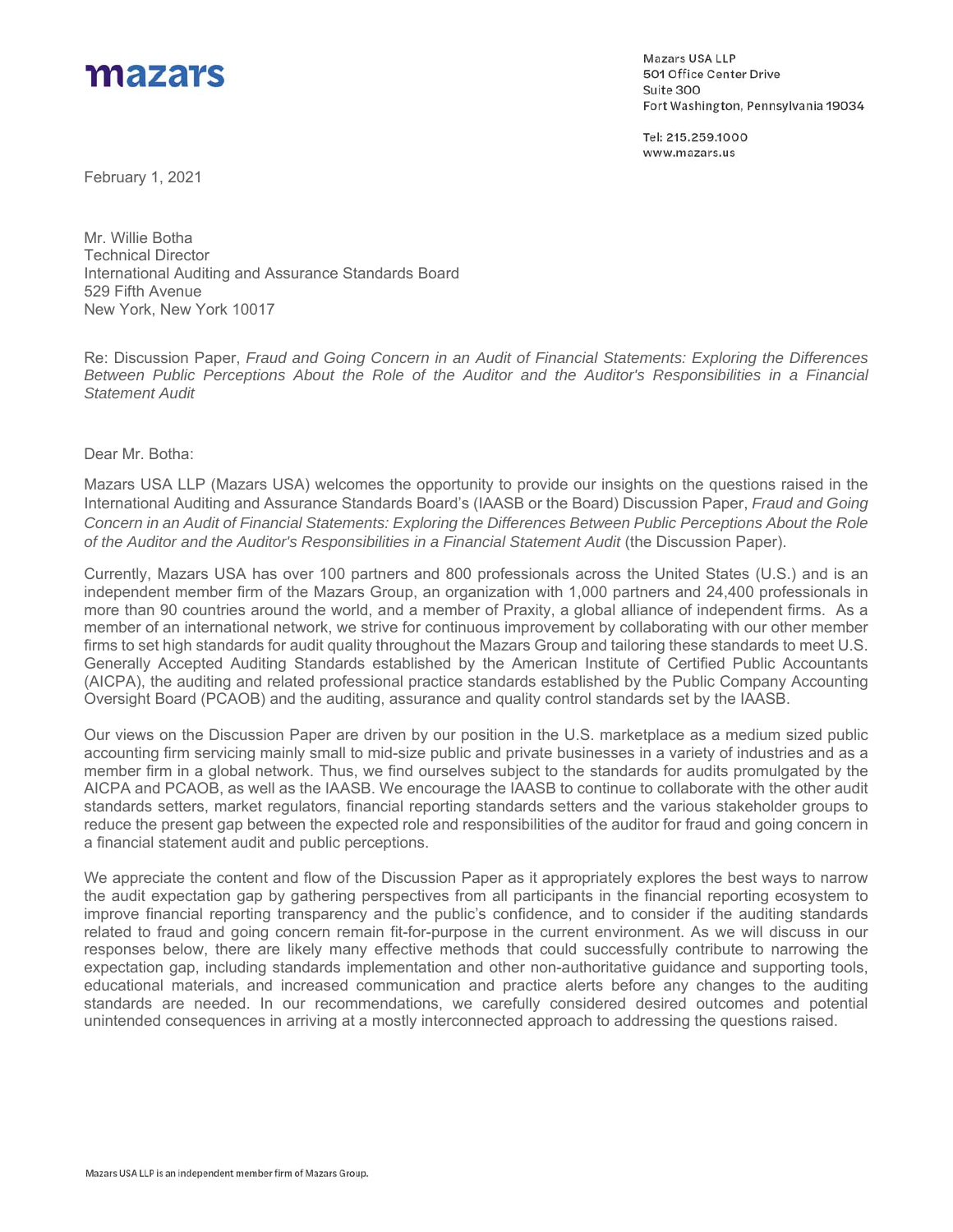

Please see our responses below to the questions in the Discussion Paper:

1. In respect to the expectation gap:

(a) What do you think is the main cause of the expectation gap relating to fraud and going concern in an audit of financial statements?

Response: We believe the knowledge gap is the main cause of the expectation gap. We recognize there are performance and evolution gap factors as well, but to a much lesser degree, therefore our focus is on closing the knowledge gap.

## *Fraud:*

There are many financial statement users who think the auditor's main focus during an audit is to search for and uncover any possible fraud. Many users fail to understand that ISA 240, *The Auditor's Responsibility to Consider Fraud in an Audit of Financial Statements* (ISA 240) clearly indicates that management and those charged with governance (TCWG) have the primary responsibility for the prevention and detection of fraud. Additionally, it is management who has the primary responsibility to determine that its financial statement disclosures are compliant, complete and fairly stated. Many users overestimate the assurance an audit truly provides, namely that the audit is designed to provide only reasonable, not absolute, assurance that the financial statements are free of material misstatement, whether due to fraud or error. Said another way, a standards compliant audit may not identify all fraud or error, or even material fraud or error, due to inherent limitations in an audit and the actions of those perpetrating the fraud. This lack of common understanding between the auditors and users of financial statements causes the difference in "knowledge" between what the auditors are actually responsible for, and what the public perceives as the auditor's responsibility, hence the expectation gap. If the users of financial statements had more education leading to a better understanding the auditors' responsibilities, there would be less of an expectation gap.

## *Going Concern:*

A financial statement audit is primarily focused on assessing the reasonableness of the financial condition of a company at a historical point in time. The going concern consideration is one of the few audit areas that requires an assessment of future operations which are highly dependent on management actions and decisions, and market conditions. As is recognized in ISA 570 (Revised), *Going Concern* (ISA 570), "inherent limitations on the auditor's ability to detect material misstatements are greater for future events or conditions that may cause an entity to cease to continue as a going concern." The auditor cannot predict such future events or conditions, while investors, lenders and many other users of the financial statements are focused on prospective company performance. A collaborative method should be developed to educate the members of the financial reporting ecosystem as to the key roles and responsibilities, at a minimum, of the auditor, preparer and TCWG. The expectation gap around going concern would be reduced if users understand better that the auditor's evaluation of the ability of the entity to "continue its operations for the foreseeable future" is highly dependent on the diligence and objectivity of management's own assessment and financial statement disclosures.

(b) In your view, what could be done, by the IAASB and/or others (please specify), to narrow the expectation gap related to fraud and going concern in an audit of financial statements.

Response: Given our response to Question 1(a) is focused on a lack of common understanding, education of the preparers and external users of financial statements is the best way to narrow the expectation gap. Such education should address the key roles that lead to the divide, namely, the respective responsibilities of management, TCWG and the auditors. This education can be accomplished in a variety of forms, and would best to come from all interested parties, management, the auditors, regulators, institutional investors, and standards setters in the form of expanded communication and tools related to what is expected from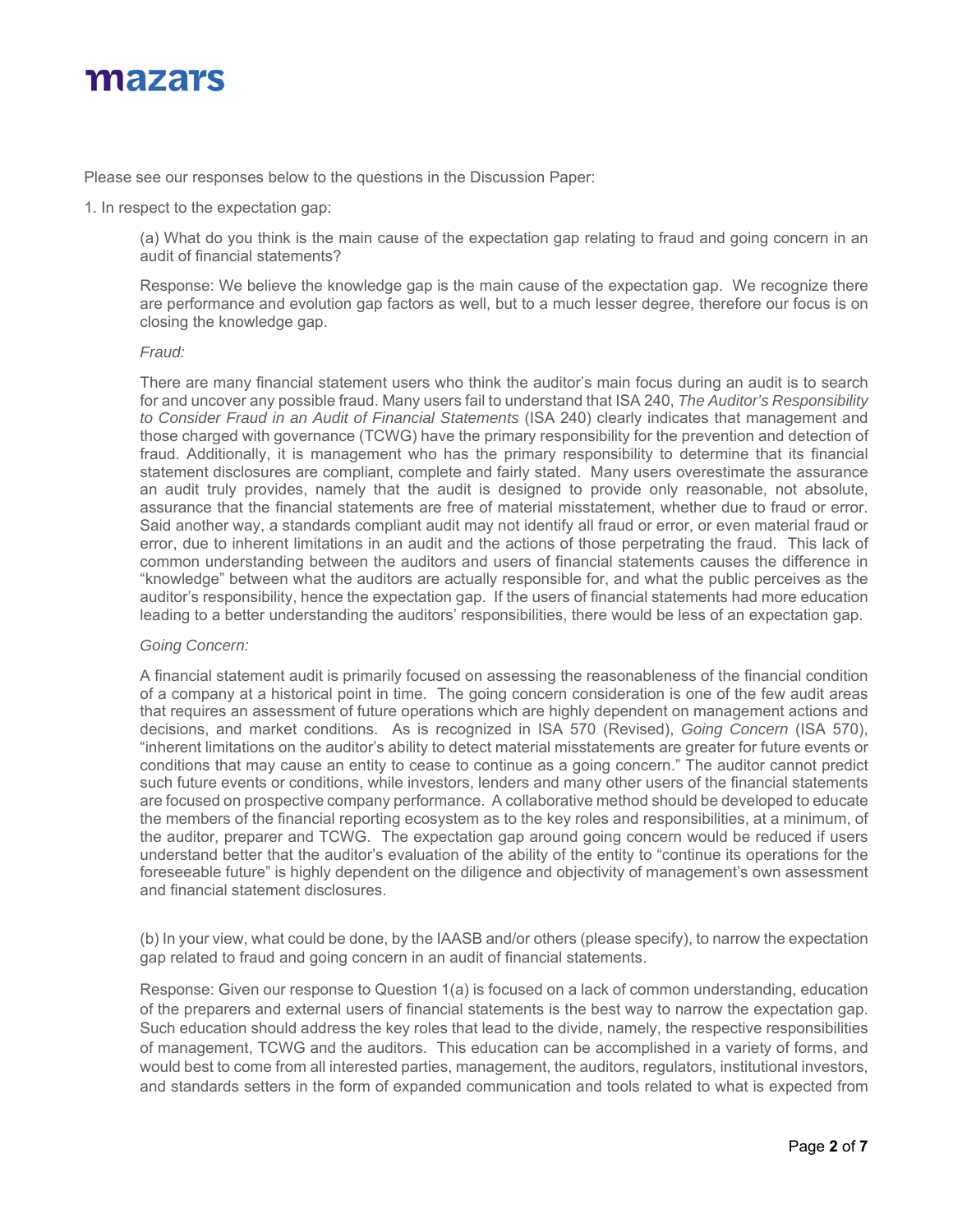

each participant in the financial reporting ecosystem. This interconnected approach would help narrow the expectation gap.

While we recognize that financial reporting standards and certain other disclosures required by regulators are not the purview of the IAASB, we believe that improving disclosures around fraud prevention and the consideration of the going concern assumption would assist with closing the expectation gap. Disclosure regarding fraud prevention might focus on detailing the client's key processes, structure and controls that support the accurate reporting of financial information. Enhanced disclosures around going concern might address both the key assumptions that support the conclusion as to the appropriateness of reporting on a going concern basis and greater transparency around management's assessment of potential risks. When there is a close call, or the going concern basis is not warranted, additional disclosures of key assumptions around financial modeling may be appropriate. Given management assessments of going concern vary widely in terms of approach and diligence, we believe that financial reporting standards globally should establish a more detailed, diligent financial reporting framework for management to follow in building their going concern analysis. We believe that convergence among regulators and financial reporting standard setters on these topics would benefit the users of the financial statements and assist in closing the expectation gap.

One area where the IAASB could provide support to auditors through non-authoritative guidance would be around the application of professional skepticism as it relates to fraud and going concern. For example, a frequently asked questions document regarding the design of auditing procedures for fraud and going concern could heighten auditor awareness in specific circumstances. Familiarity with an entity may create a challenge to detecting fraud on longer term clients on the part of the auditors. One way that this familiarity can be mitigated is by varying the procedures performed in recurring engagements. While ISA 240 requires, and auditors incorporate, a level of unpredictability in the selection of audit procedures, often the audit work follows similar procedures year over year, making it less likely that fraud will be identified over time. Familiarity can also cause bias when auditors consider the going concern assumption, especially in client situations where there is a history of financial challenge, but the client continues to manage such challenges. Guidance from the IAASB in these special circumstances could benefit auditors in performing their audits and, in doing so, assist in closing the expectation gap.

2. This paper sets out the auditor's current requirements in relation to fraud in an audit of financial statements, and some of the issues and challenges that have been raised with respect to this. In your view:

(a) Should the auditor have enhanced or more requirements with regard to fraud in an audit of financial statements? If yes, in what areas?

Response: We believe that the current auditing and ethics standards, including those recently updated, provide the appropriate guidance to auditors for execution of risk assessed and principles-based fraud procedures tailored to each audit. As such, we do not believe the auditor should have enhanced or more requirements with regard to fraud. When audit testing is performed with an appropriate level of rigor and professional skepticism, the auditors have a reasonable likelihood of identifying material fraud, as is contemplated by the standards.

(b) Is there a need for enhanced procedures only for certain entities or in specific circumstances? If yes, (i) For what types of entities or in what circumstances? (ii) What enhancements are needed? (iii) Should these changes be made within the ISAs or outside the scope of an audit (e.g., a different engagement)? Please explain your answer.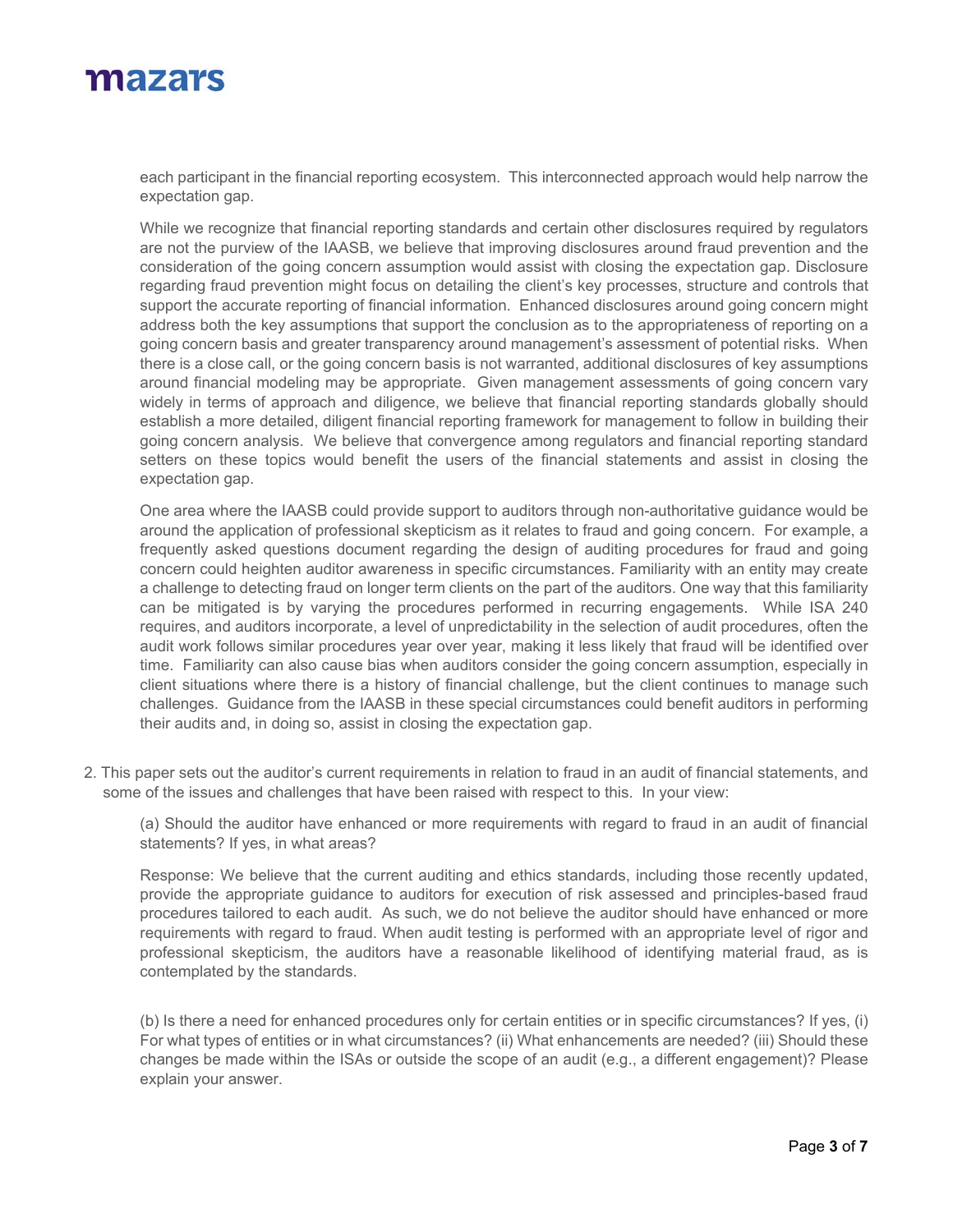

Response: No, we do not believe there is a need for enhanced procedures only for certain entities or in specific circumstances. The standard, ISA 240, allows for flexibility so that judgment can be used to determine if there is a specific circumstance that warrants additional procedures. ISA 240, as a principlesbased standard, can be applied to all industries, complexities and sizes of entities, and as the auditing environment changes, auditors can still utilize the standards through evolving their approaches and procedures. We do not support amending ISA 240 to provide for use of forensic specialists in special circumstances.

We acknowledge that there could be value in additional implementation guidance or tools related to the auditor's challenge of risks that may be specific to certain industries.

(c) Would requiring a "suspicious mindset" contribute to enhanced fraud identification when planning and performing the audit? Why or why not? Should the IAASB enhance the auditor's considerations around fraud to include a "suspicious mindset"? If yes, for all audits or only in some circumstances?

Response: We believe that the existing requirements on the application of professional skepticism in ISA 240 positions the auditor to have an objective and appropriately challenging relationship with their clients in order to fulfill their responsibilities. The proper application of professional skepticism will, when appropriate, lead to the use of additional procedures and occurrence of pointed or difficult conversations. We believe that starting an engagement from the perspective of a suspicious mindset would have unintended negative consequences. For a quality audit, management needs to feel comfortable with twoway transparent dialogue. sharing information and being honest with auditors. Applying a suspicious mindset, which implies the use of a more confrontational approach at all times, would likely cause management to be less open with the auditor and make compliance with the ISAs more difficult.

While we do not recommend a change in the definition or the present concepts of professional skepticism, we do recognize the importance that it plays in the performance of a quality audit and the ability to identify potential or actual fraud through audit procedures. We also recognize that it can be a challenge to identify when and how to augment or adjust the planned audit approach based on the application of professional skepticism. Given the interplay between professional skepticism and obtaining sufficient appropriate evidence, we encourage the IAASB to consider whether the current audit evidence project should have, as one of their focuses, the application of professional skepticism when assessing audit evidence.

(d) Do you believe more transparency is needed about the auditor's work in relation to fraud in an audit of financial statements? If yes, what additional information is needed and how should this be communicated (e.g. in communications with those charged with governance, in the auditor's report etc.)?

Response: While we have concerns with there being a general misunderstanding of the procedures employed in relation to fraud, we do not advocate for greater transparency about the specific procedures performed. Rather, we recommend improvements in ecosystem-wide communication and tools to reduce the expectation gap. Increased transparency related to the auditor's work in relation to fraud may have the unintended consequence of effectively educating preparers on how to conceal fraud.

3. This paper sets out the auditor's current requirements in relation to going concern in an audit of financial statements, and some of the issues and challenges that have been raised with respect to this. In your view:

(a) Should the auditor have enhanced or more requirements with regard to going concern in an audit of financial statements? If yes, in what areas?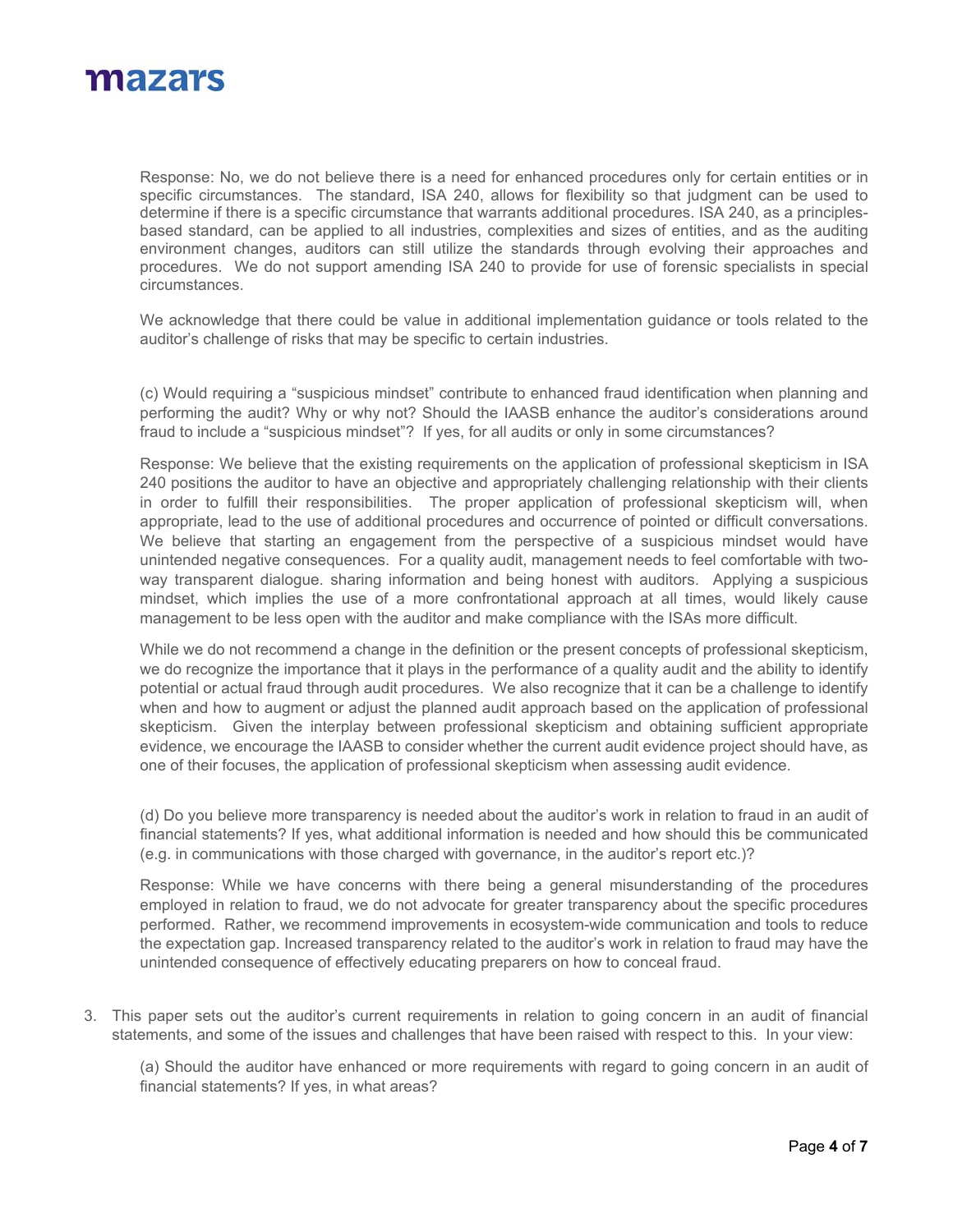

Response: We do not believe the auditor needs enhanced requirements related to going concern. As is clear in ISA 570, the primary responsibility for assessing the appropriateness of the going concern assumption must reside with management. Given that significant assumptions regarding going concern are based on future events that are highly dependent on management's choices among alternatives, a robust analysis by management is the predicate to any effective auditor assessment.

(b) Is there a need for enhanced procedures only for certain entities or in specific circumstances?1 If yes: (i) For what types of entities or in what circumstances? (ii) What enhancements are needed? (iii) Should these changes be made within the ISAs or outside the scope of an audit (e.g., a different engagement)? Please explain your answer.

Response: Similar to our response to Question 2(b), we do not believe there is a need for enhanced procedures only for certain entities or in specific circumstances given the principles-based nature of ISA 570.

(c) Do you believe more transparency is needed: (i) About the auditor's work in relation to going concern in an audit of financial statements? If yes, what additional information is needed and how should this information be communicated (e.g., in communications with those charged with governance, in the auditor's report, etc.)? ii. Do you believe more transparency is needed about going concern, outside of the auditor's work relating to going concern? If yes, what further information should be provided, where should this information be provided, and what action is required to put this into effect?

Response: We do not believe that more transparency is needed about the auditors work in relation to going concern in an audit of financial statements.

We do believe that greater transparency of management's assessment of the appropriateness of the going concern assumption in the disclosures to the financial statements would be beneficial to reducing the expectation gap. As discussed in our response to Question 1(b) above, enhanced disclosures around going concern might address both the key assumptions that support the conclusion as to the appropriateness of reporting on a going concern basis and greater transparency around management's assessment of potential risks. When there is a close call, or the going concern basis is not warranted, additional disclosures of key assumptions around financial modeling may be appropriate. Expanded management disclosure, possibly leveraging the disclosure requirements under generally accepted accounting standards in the United States, may provide more context to the users of the financial statements enhancing their understanding of the basis for the auditor's judgment as to the appropriateness of the going concern assumption, thus mitigating the need for more transparency regarding the auditor's judgments. We recognize that disclosure requirements are outside of the purview of the Board, but it is an area where collaboration with relevant financial reporting standards setters would be beneficial given the differences in the standards across jurisdictions.

4. There are any other matters the IAASB should consider as it progresses its work on fraud and going concern in an audit of financial statements?

Response: We would also like to comment on some of the requests for perspective noted in the paper as follows:

"*The IAASB is interested in perspectives about the impact of corporate culture on fraudulent financial reporting and what, if any, additional audit procedures for the auditor should be considered by the IAASB in this regard.*" (page 15)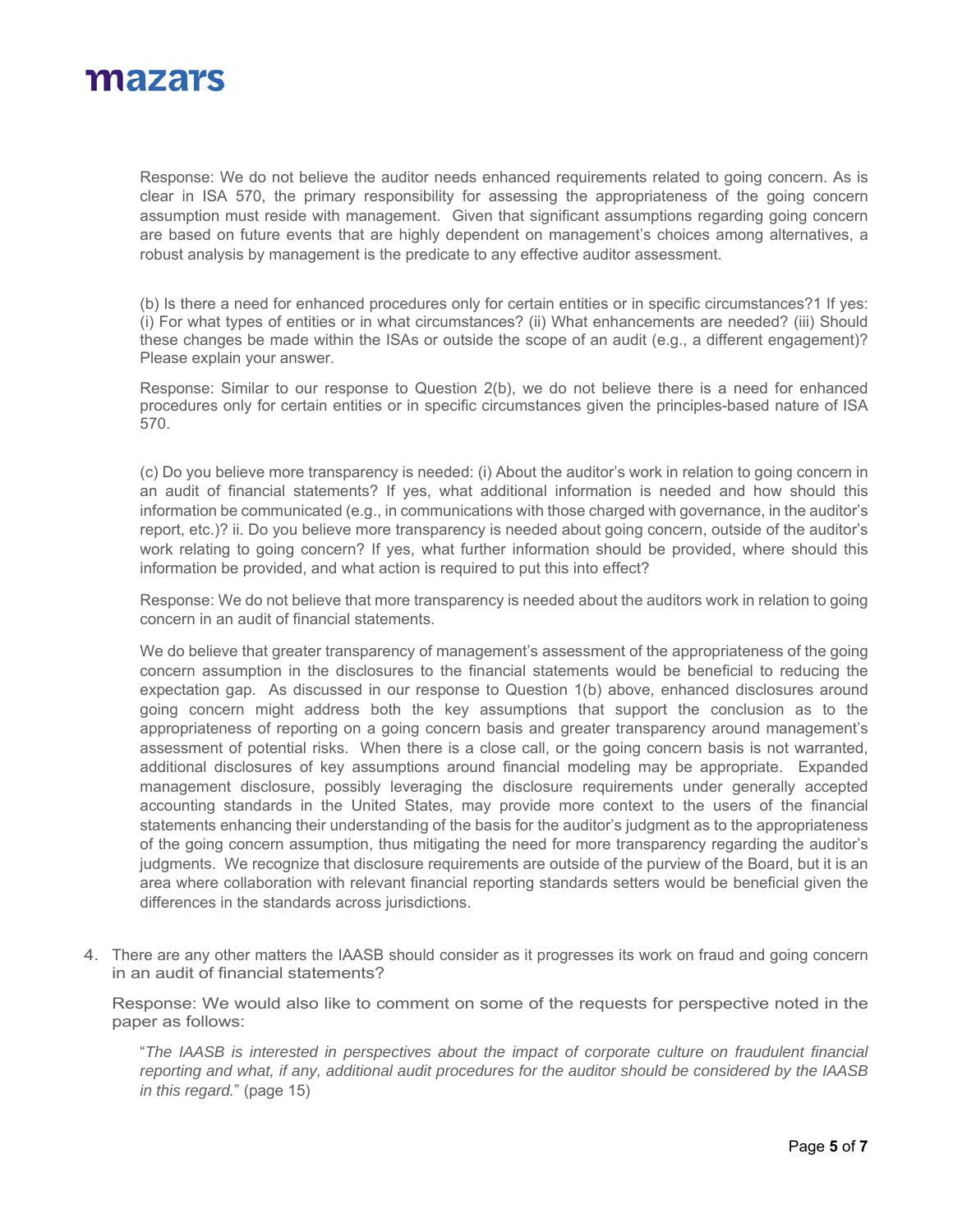

Response: Corporate culture and tone at the top certainly impact the financial reporting environment and the likelihood fraud may occur. This inherent risk exists and is considered during the audit risk assessment process. We do not believe that additional procedures should be considered by the Board at this time.

*"The IAASB is interested in perspectives on whether enough emphasis is placed on the auditor's responsibilities around fraud related to third parties. We are also interested in feedback about the auditor's role in relation to third party fraud that does not result in a material misstatement of the financial statements but may have severely negative impact on the entity (e.g., cybercrime attacks).*" (page 13)

Response: We do not support expanding the auditor's responsibility around fraud related to third parties.

*"The IAASB is interested in perspectives on whether additional engagement quality control review procedures specifically focused on the engagement team's responsibilities relating to fraud should be considered for audits of financial statements of listed entities, and those other engagements, if any, for which the firm has determined an engagement quality control review is required."* (page 20)

Response: The recently issued standards, International Standard on Quality Management 2, *Engagement Quality Reviews* addresses the completion of an effective engagement quality control review, including the considerations related to fraud and ISA 220 (Revised) *Quality Management for an Audit of Financial Statements* will serve to increase audit quality overall, and as written will allow the engagement quality control reviewer to focus on areas of risk within the audit. We do not believe that additional procedures are necessary.

"*The IAASB is interested in perspectives on whether entities should be required to assess their ability to continue as a going concern for longer than twelve months, and therefore whether auditors should be*  required to consider this longer time period in their assessment, beyond the current required period. If *stakeholders believe a longer timeframe should be required, alignment will need to be retained between the requirements under the applicable financial reporting framework and the auditing standards in order for auditors to be able to adequately perform their procedures*." (page 23)

Response: Presently, there is inconsistency in the application of ISA 570 on this topic, especially in jurisdictions where national standard setters and regulators have established clarifications to the requirements of ISA 570 and/or reporting frameworks. For improvement in audit quality, and consistency in auditor reporting and entity disclosures, we support a one- year assessment period starting from the date of the issuance of the auditor's report. Supporting guidance may be needed related to ISA 570 and the IASB reporting framework for this recommendation to be implemented.

We applaud the Board's decision to issue the Discussion Paper and appreciate the opportunity to provide our comments. We would be pleased to discuss our responses with you at your convenience.